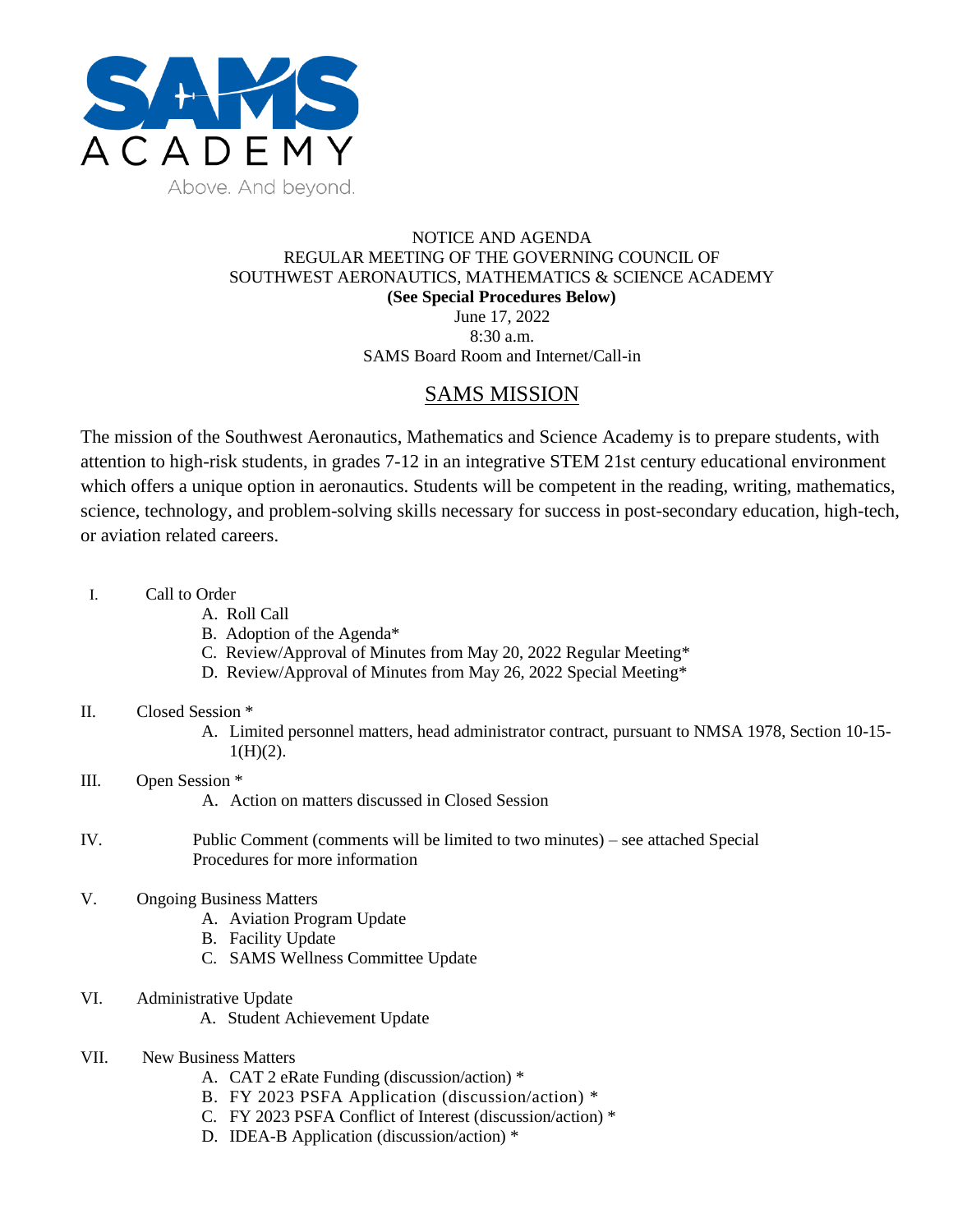

- E. Governing Council Appointment to Finance Committee (discussion/action) \*
- VIII. Governing Council Development
	- A. Discussion with Kelly Callahan
	- B. Strategic Planning Discussion

# IX. Finance Report

- A. Business Office Operations Update
- B. Voucher Approvals (discussion/action) \*
- C. Budget Adjustment Requests (discussion/action) \* BAR 2122-0037-D BAR 2122-0038-T

#### X. Announcements

- A. Date for next Regular SAMS Academy Governing Council Meeting
- XI. Adjournment\*

## Note: \* Indicates Action Item

If you are an individual with a disability who is in need of a reader, amplifier, qualified sign language interpreter, or any other form of auxiliary aid or service to attend or participate in the hearing or meeting, please contact Jill Brame at (505) 338-8601 or jbrame@samsacademy.com least one week prior to the meeting or as soon as possible. Public documents, including the agenda and minutes, can be provided in various accessible formats. Please contact Ms. Brame at the phone number or email address above if a summary or other type of accessible format is needed.